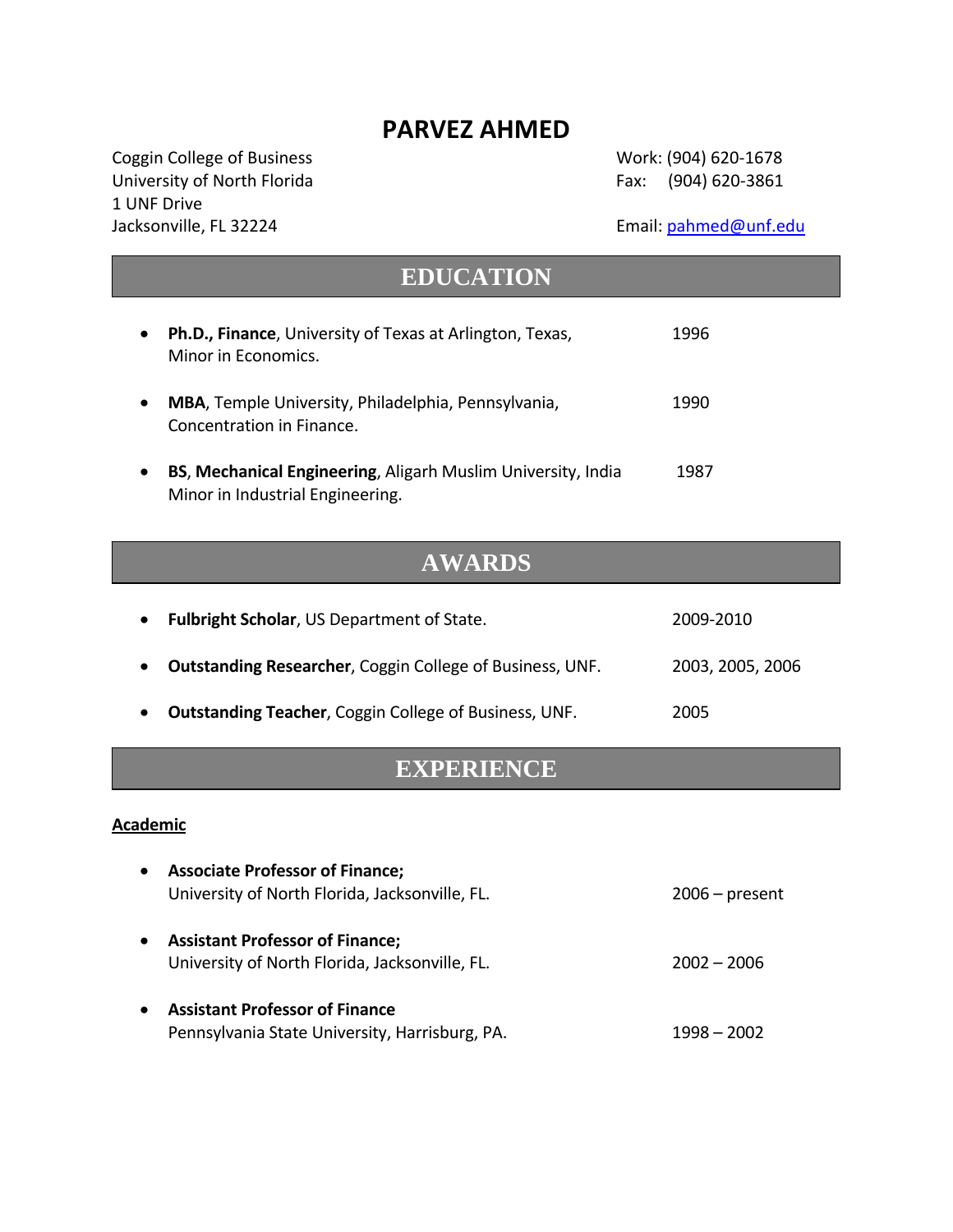| $\bullet$       | <b>Visiting Professor of Finance</b><br>Executive MBA Program at Instituto Superior de Economía y<br>Administración de Empresas (ISEADE), El Salvador. | $1999 - 2002$ |
|-----------------|--------------------------------------------------------------------------------------------------------------------------------------------------------|---------------|
| $\bullet$       | <b>Assistant Professor of Finance</b><br>University of North Carolina at Charlotte, NC.                                                                | 1996 – 1998   |
| <b>Business</b> |                                                                                                                                                        |               |
| $\bullet$       | <b>Assistant Administrator</b><br>Kensington Hospital, Philadelphia, PA.                                                                               | 1989 – 1991   |

# **TEACHING**

## **Courses Taught at UNF**  2002‐2009

- Undergraduate: Corporate Finance, Investments and Derivatives.
- Graduate: Corporate Finance and Investments.
- Study Abroad
	- o Finance in Egypt 2010 o Finance in London 2003, 2004 o Finance in London and Paris 2005, 2006
- Supervised 2 MBA independent studies at University of North Florida.

#### **Courses Taught at PSU‐Harrisburg** 1999‐2002

- Undergraduate: Corporate Finance, Investments, International Finance and Derivatives.
- Graduate: Corporate Finance, Investments and Mutual Funds.
- Teaching Evaluation by Students:
	- o Quality of Course ‐ 5.81 on a scale of 7.
	- o Quality of Instructor ‐ 6.14 on a scale of 7.
- Study Abroad
	- o Finance in London 2001
- Graduate Student Committees
	- o Supervised 4 MBA independent papers at Penn State Harrisburg.
	- o Served as member of doctoral dissertation committee.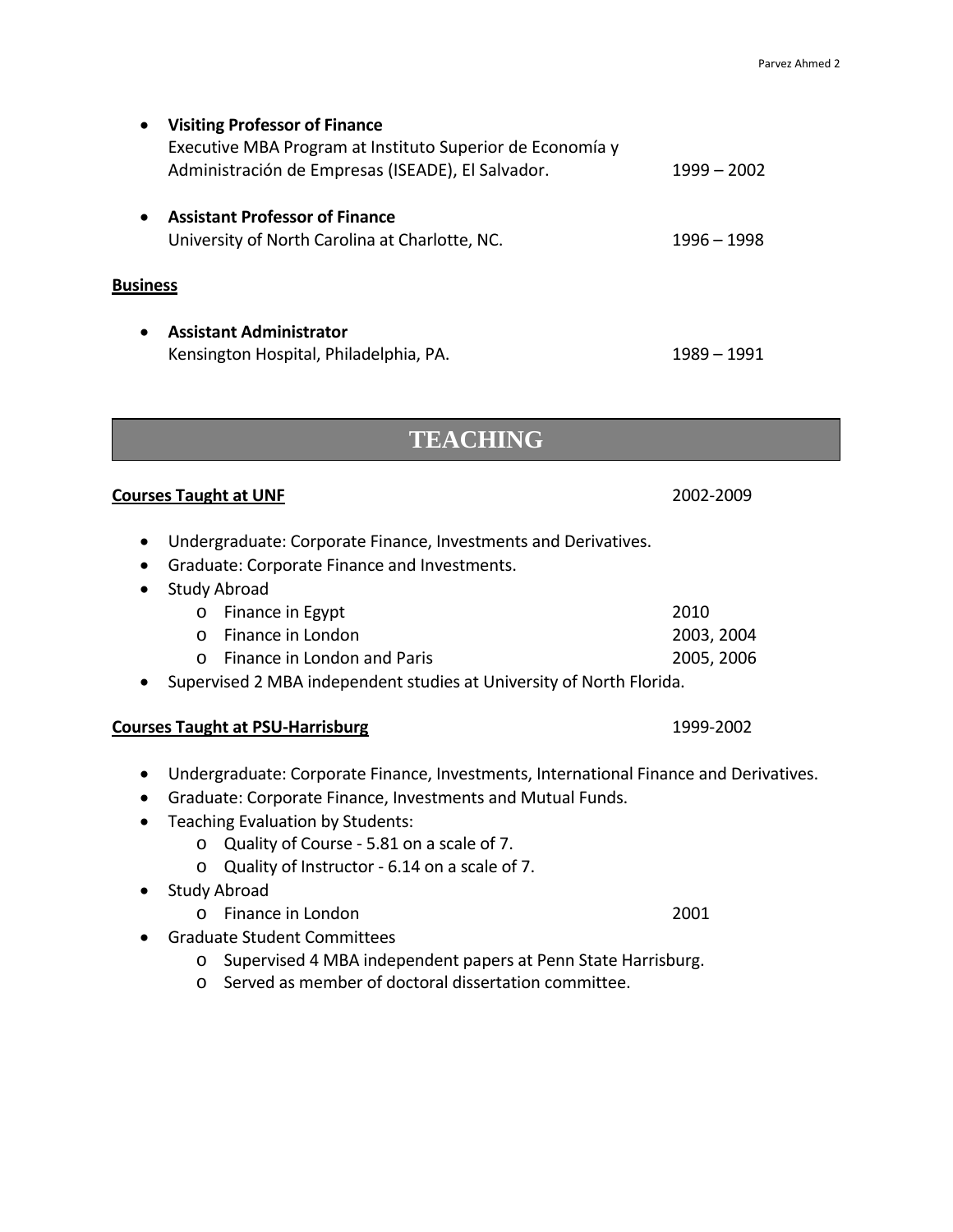# **SCHOLARSHIP**

#### **Refereed Publications**

- Ahmed, Parvez, Oliver Schnusenberg, and Sudhir Nanda, "Can Firms Do Well While Doing Good?" Applied Financial Economics, Forthcoming.
- Ahmed, Parvez, "Integrating Ethics in Finance Curriculum," Independent Review, Forthcoming.
- Ahmed, Parvez, "Terror in the Name of Islam Unholy War not Jihad," Case Western Reserve Journal of International Law, 2007‐2008 v 39 (3) 759‐788.
- Ahmed, Parvez, and Sudhir Nanda, "The Performance of Enhanced Index and Quantitative Funds," Financial Review, November 2005, v 40 (5).
- Ahmed, Parvez, Kristine Beck, and Elizabeth Goldreyer, "Performance of Focus Mutual Funds," Journal of Applied Business and Economics, 2005, v.5(1) 9‐16.
- Ahmed, Parvez, Kristine Beck, and Elizabeth Goldreyer, "Moving Average Technical Trading Strategies for Currencies of Emerging Economies," Managerial Finance, Spring 2004, v. 31 (5).
- Ahmed, Parvez, Partha Gangopadhyay and Sudhir Nanda, "Investing in Emerging Market Mutual Funds," Journal of Business and Economic Perspectives, Spring/Summer 2003, v. 29 (1) 5‐15.
- Ahmed, Parvez, John Gallo, Larry J. Lockwood and Sudhir Nanda, "Multi‐Style Investment Models," The Handbook of Equity Style Management, 2003, Third Edition, T. Daniel Coggin, Frank J. Fabozzi and Robert D. Arnott, eds, (Frank J. Fabozzi Associates)
- Ahmed, Parvez, John Gardella, and Sudhir Nanda, "Wealth Effect of Drug Withdrawals on Firms and their Competitors," Financial Management, Autumn 2002, v.31(3) 21-41.
- Ahmed, Parvez, Larry Lockwood and Sudhir Nanda, "Benefits of Multi‐Style Rotation Strategies," Journal of Portfolio Management, Spring 2002, v.28(3), 17-29.
- Ahmed, Parvez , "Forecasting Correlation Among Equity Mutual Funds," Journal of Banking and Finance, v. 26(6), 1187‐1208 June 2001.
- Ahmed, Parvez and Sudhir Nanda, "Style Investing: Incorporating Growth Characteristics in Value Stocks," Journal of Portfolio Management, Spring 2001, v. 27(3), 47‐60.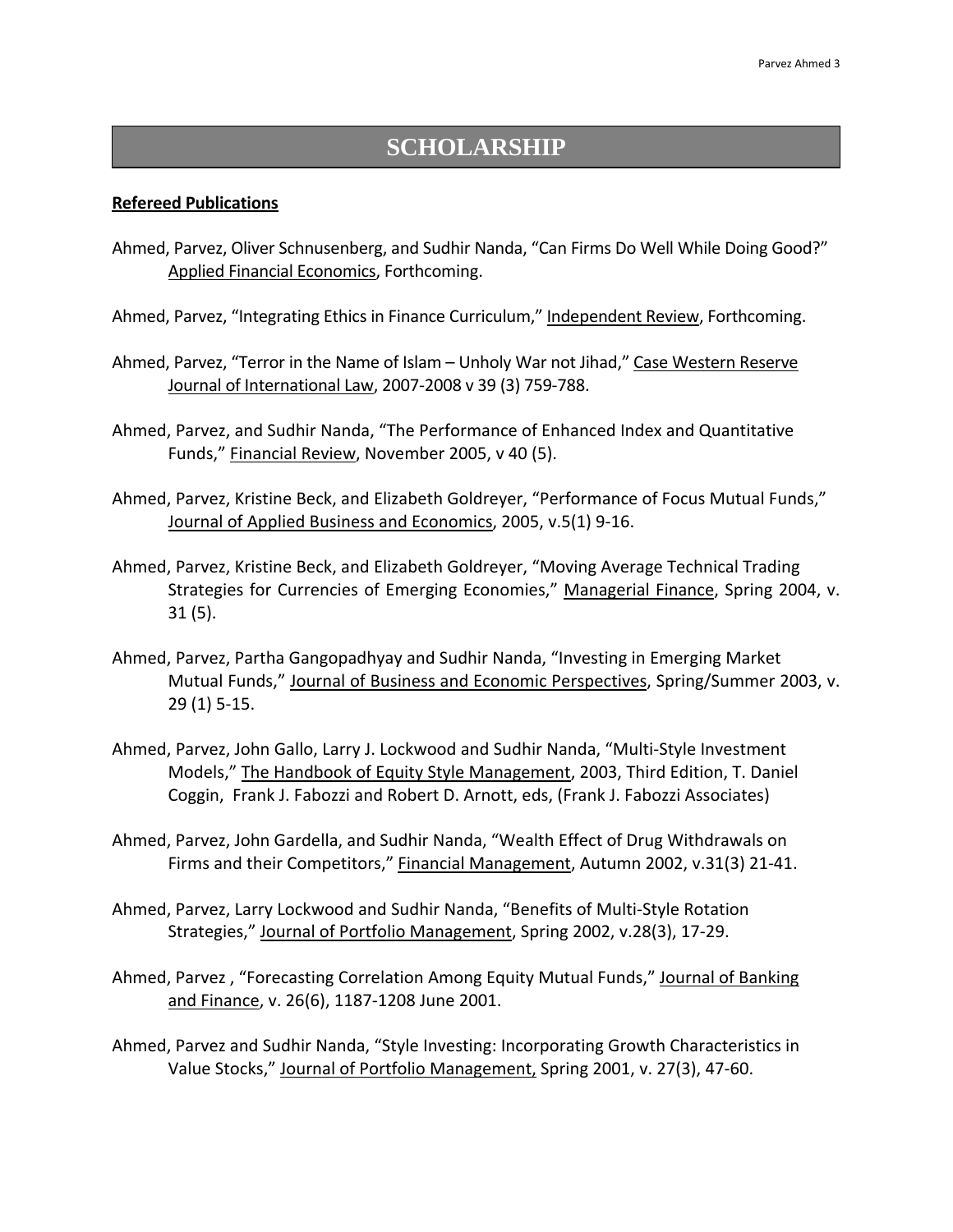- Ahmed, Parvez and Larry Lockwood, "Economic Conditions and Stock Pricing," Journal of Alternative Investments, Winter 2000, v. 3(3), 47‐52.
- Ahmed, Parvez, Kristine Beck, and Elizabeth Goldreyer, "Can Moving Average Technical Trading Strategies Help In Volatile and Declining Markets? A Study of Some Emerging Asian Markets," Managerial Finance*,* 2000, v. 26(6), 49‐62.
- Goldreyer, Elizabeth., Parvez Ahmed and David Diltz, "The Performance of Socially Responsible Mutual Funds," Managerial Finance*,* 1999, v. 25(1), 25‐40.
- Ahmed, Parvez and Larry Lockwood, "Changes in Factor Betas and Risk Premiums Over Varying Market Conditions," Financial Review, 1998, v. 33(3), 149‐168.
- Ahmed, Parvez and Steve Swidler, "The Relation Between the Informational Content of Implied Volatility and Arbitrage Costs: Evidence from the Oslo Stock Exchange," International Review of Economics and Finance*,* 1998, v. 7(4), 465‐480.
- Swanson, Peggy and Parvez Ahmed, "Deutschemark Dominance of EMS Currencies: Evidence from Daily Spot Exchange Rates," Global Business and Finance Review, Spring 1997, v. 2(1), 1‐12.
- Swidler, Steve and Parvez Ahmed, "Wealth Transfer and the Initial Pricing of PERCS," Applied Economics Letters, 1994, v. 1(11), 190‐193.

# **Books**

Anderson, Seth and Parvez Ahmed, "Mutual Funds – Fifty Years of Research Findings," 2005 Springer Science and Business Media Inc.

# **Chapters in a Book**

- Ahmed, Parvez, "Financial Ethics An Islamic Perspective on Investing," in Islam, Management and Finance; edited by Rafik Beekun, 2006; Altamira Press, Lanham, MD.
- Ahmed, Parvez, "American Muslims: Integration and Disenfranchisement," in Changing Identities –Evolving Values Is There Still a Transatlantic Community? Esther Brimmer, ed. Center for Transatlantic Relations, John Hopkins University, 2006.
- Ahmed, Parvez, "e‐Capital Budgeting: Managing Strategic Investments in a World of Uncertainty," in Managing Business with Electronic Commerce: Issues and Trends, Idea Group Publishing, 2002, 182‐198.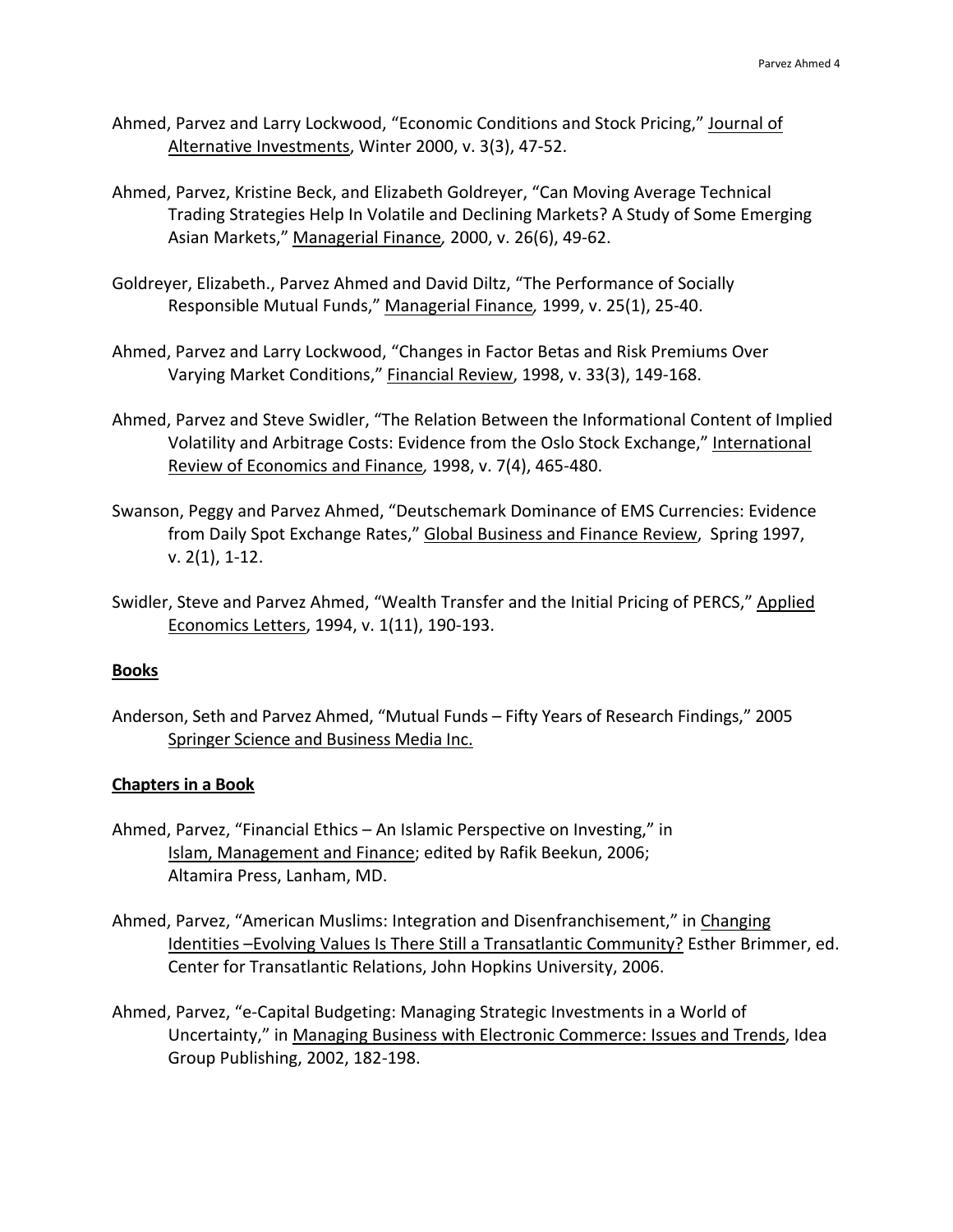#### **Refereed Conference Proceedings**

- Ahmed, Parvez and Sudhir Nanda, "The Performance of Emerging Market Mutual Funds," Global Business in the Age of Technology*,* Proceedings of the Eighth World Business Congress, 1999, 491‐496.
- Ahmed, Parvez and Steve Swidler, "Forecasting Properties of Neural Network Generated Volatility Estimates," Decision Techniques for Computational Finance ‐ Proceedings of the Fifth International Conference Computational Finance Edited by Refenes, Burgess and Moody, United Kingdom, Kluwer Publications*,* 1998, 247‐258*.*

#### **Reprinted Published Papers**

- Ahmed, Parvez, "Forecasting Correlation Among Equity Mutual Funds," Journal of Banking and Finance, v. 26(6), 1187-1208 June 2001. Reprinted in CFA Digest November 2001 31(4).
- Ahmed, Parvez and Sudhir Nanda, "Style Investing: Incorporating Growth Characteristics in Value Stocks," Journal of Portfolio Management, Spring 2001, v. 27(3), 47‐60. Reprinted in CFA Digest November 2001 31(4).

#### **Book Reviews**

Ahmed, Parvez, "Unveiling Traditions ‐ Postcolonial Islam in a Polycentric World," in The Journal of Commonwealth and Postcolonial Studies, 2004, Volume 10 Number 2.

#### **Papers under Review**

Ahmed, Parvez, Kristine Beck and Sudhir Nanda, "Performance of Micro Cap Mutual Funds" Journal of Investment Consulting

#### **Editorials Published in Newspapers**

- 1. A role for Muslim Americans in preventing extremism, Daily News Egypt, Feb 12, 2010.
- 2. Bangladesh's future rests on development of ethical financial markets, The Financial Express, Bangladesh, October 7, 2009
- 3. Bridge Over Troubled Water, Khaleej Times, UAE, May 1, 2009
- 4. Waiting to exhale: Obama visits Turkey, Today's Zaman, Turkey, April 5, 2009
- 5. Muslim world responds to Obama, The Florida Times Union, Feb 4, 2009
- 6. Barack Obama is Muslim is worse than inaccurate, The Florida Times Union, June 25, 2008.
- 7. Beyond race consciousness to God, The Florida Times Union, April 4, 2008.
- 8. American Muslims and the 2008 campaign, Providence Journal of Rhode Island, March 11, 2008.
- 9. War on terror now war on Islam. The Florida Times Union, November 16, 2007.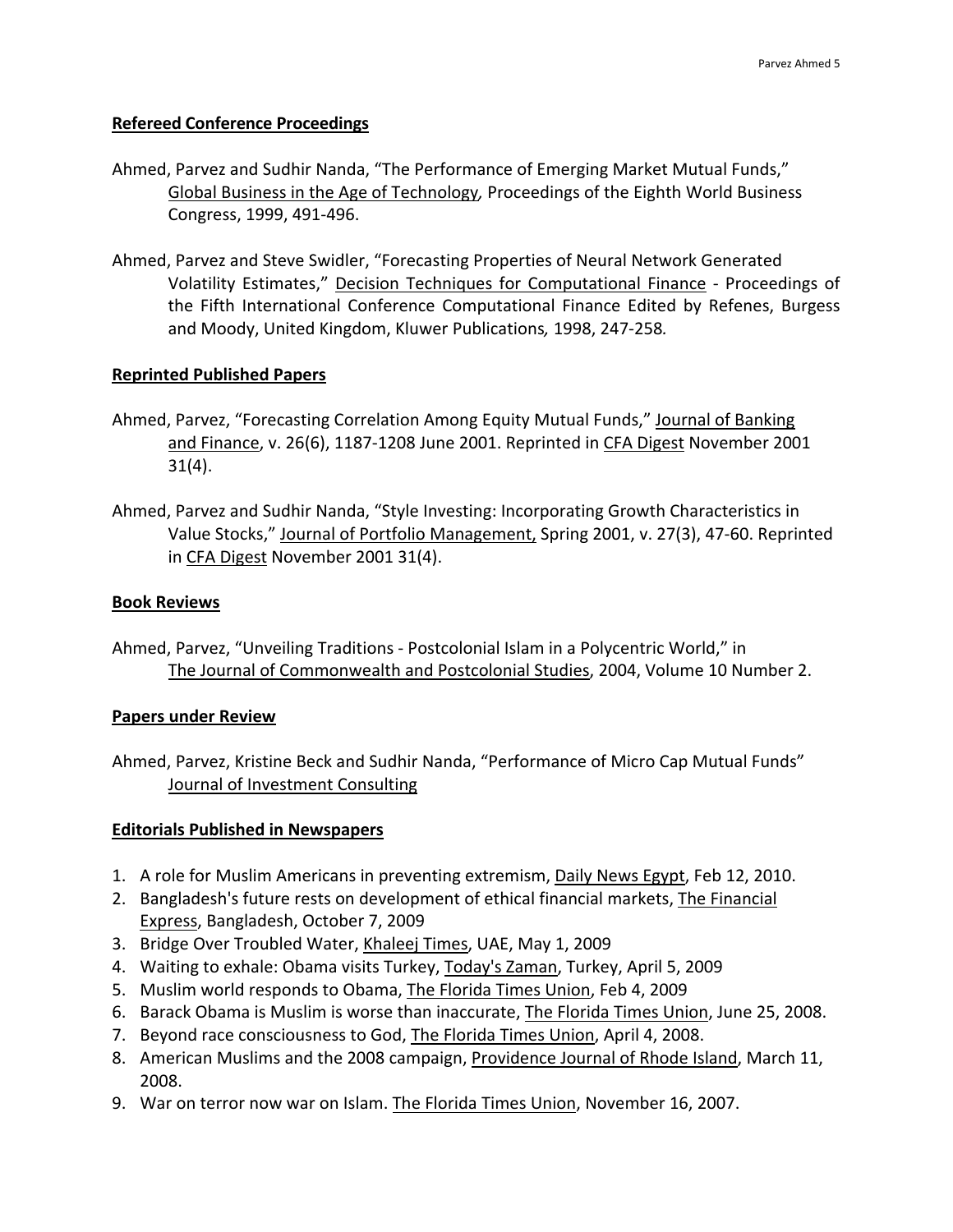- 10. U.S. can ill afford the perception that we are at war with Islam, The Dallas Morning News, July 7, 2007.
- 11. Fear and Fear Mongering of Terror, The Florida Times Union, June 27, 2007.
- 12. Islam has no ties to terrorism, Miami Herald, May 5, 2007.
- 13. Change needed, Sun‐Sentinel, April 29, 2007.
- 14. Religious Observances Should Be Respected, Tampa Tribune, November 6, 2006.
- 15. War on terror should not turn into war on Muslims or Islam, The Florida Times Union, May 17, 2006.
- 16. Muslims and non‐Muslims can work harder to see the other side, The Free Lance Star, March 30, 2006.
- 17. Danish Cartoons: The drawings transgress all bounds of decency, The Press Enterprise, February 7, 2006.
- 18. Taking Back Islam, Interview in Utne Reader, November‐December, 2005.
- 19. Moderate Muslim Way to Counter Terrorism, Minnesota Star Tribune, August 19, 2005
- 20. Terrorism not in Faith of Muslims, Christians, Los Angeles Daily News, July 14, 2005.

# **SERVICE**

## **Profession**

## **Reviewer**

- Journal of Banking and Finance.
- The Quarterly Review of Economics and Finance.
- Journal of Finance Case Research.
- International Management Development Association.

#### **Academic ‐ College Level**

#### University of North Florida

| • Member, College Curriculum Committee,              | 2003-present |
|------------------------------------------------------|--------------|
| • Member, College Strategic Planning Committee,      | 2002-present |
| • Faculty Advisor to Finance and Investment Society, | 2003         |
| • Member, Finance Faculty Search Committee,          | 2002-03      |
| • Faculty Advisor, Muslim Student Association,       | 2002-present |
|                                                      |              |

#### **Media Relations**

- Interviewed on "In Context" National Public Radio, WJCT, Jacksonville.
- Interviewed on "Ask the UNF Expert," WJXT Channel 4, Jacksonville, FL.
- Interviewed on WITF Public Broadcasting Service, Harrisburg, PA.
- Quoted several times in the Patriot News, Harrisburg, PA.
- Quoted in the Charlotte Observer about Student Managed Investment Fund.